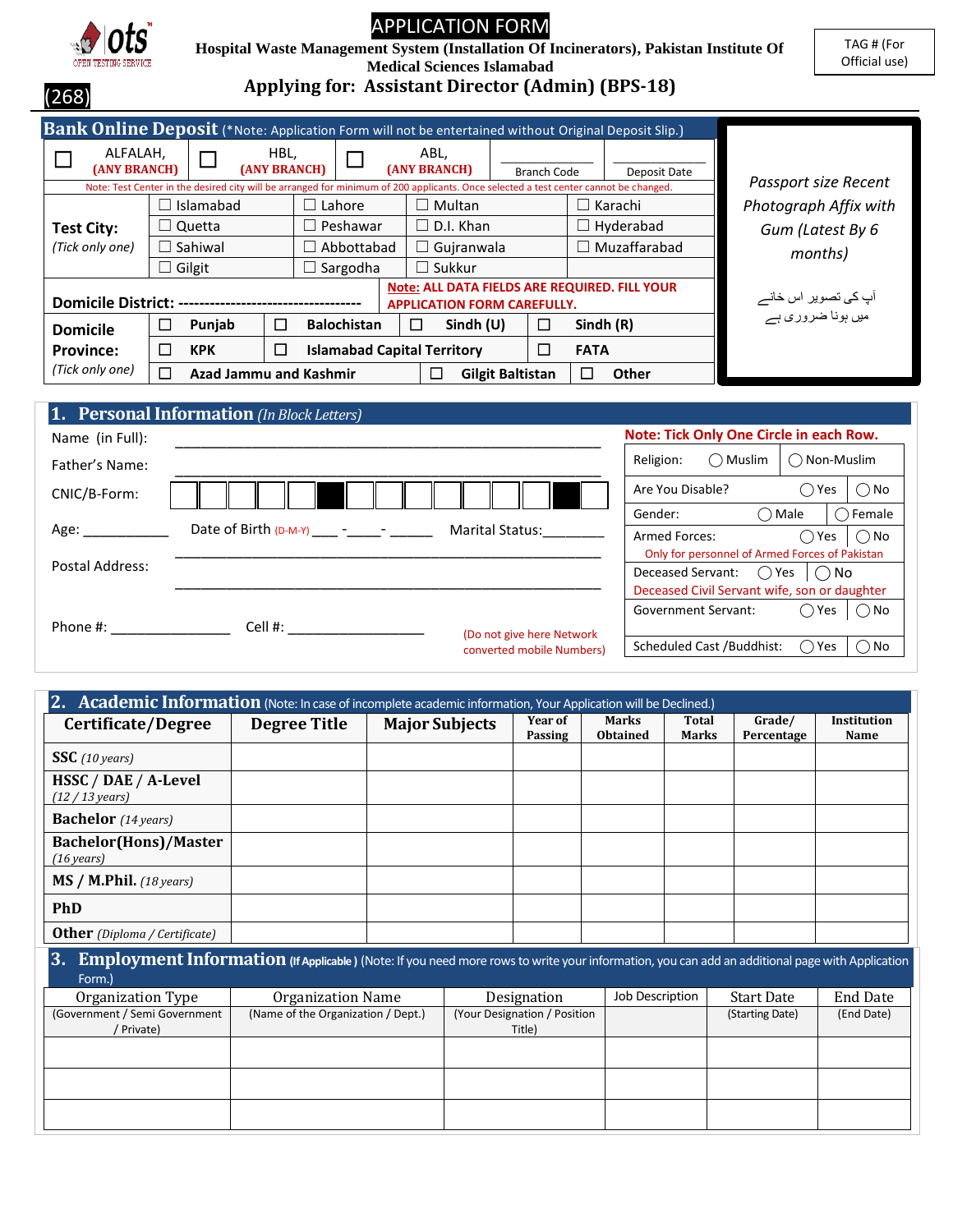## **4. Undertaking by Applicant**

I d/s/w of do hereby solemnly affirm that I have read and understood the conditions for applying in the above mentioned Post and that I have filled the form as per instructions given above and in the event any information contained herein is found to be untrue, I shall be liable to disciplinary action which may result in cancellation of my candidature at any stage.

Signature & Date: ……………………………….………. Thumb Impression (Left Hand): ………………………………………

### **Document Check list:**

Tick if Attached / selected:

- ☐ Photograph is Attached
- ☐ Original bank Deposit Slip is Attached on the back side of Application Form
- □ CNIC Copy is Attached on the back side of Application Form

#### **Instructions:**

- ALL DATA FIELDS ARE REQUIRED TO BE FILLED. FILL YOUR APPLICATION FORM CAREFULLY.
- Application Fee (Service Charges) is nonrefundable / nontransferable. Bank Online Deposit of Rs. 150/-must be attached with application form.
- In case of more than one apply use separate application form along with original deposit slip.
- In case of more than one apply use separate envelope.
- Application must reach OTS office latest by last date of submission of application form.
- OTS will not be responsible for late receiving of application through courier / Pakistan post etc.
- Attach your recent photograph (Latest by 6 Months), CNIC copy, original bank deposit slip with this application form.
- Without Signature & Thumb impression, your application form will not be entertained.
- Without photograph your application form will not be entertained.
- In-complete forms will not be entertained. (All the fields are mandatory / Required)
- In Person/By hand submission of Application form is not allowed.
- Mobile phones or other electronic gadgets are not allowed in test center premises.

Cut Address box given below and affix it with gum on the envelope.

Send Registration Form to:

### **Manager Operations**

**Open Testing Service (OTS),**

**Office No 01, Central Avenue,**

### **Phase 6, Bahria Town, Islamabad**

**Help Line: 051-111 687 222 Email: [info@ots.org.pk,](mailto:info@ots.org.pk) Website: www.ots.org.pk**